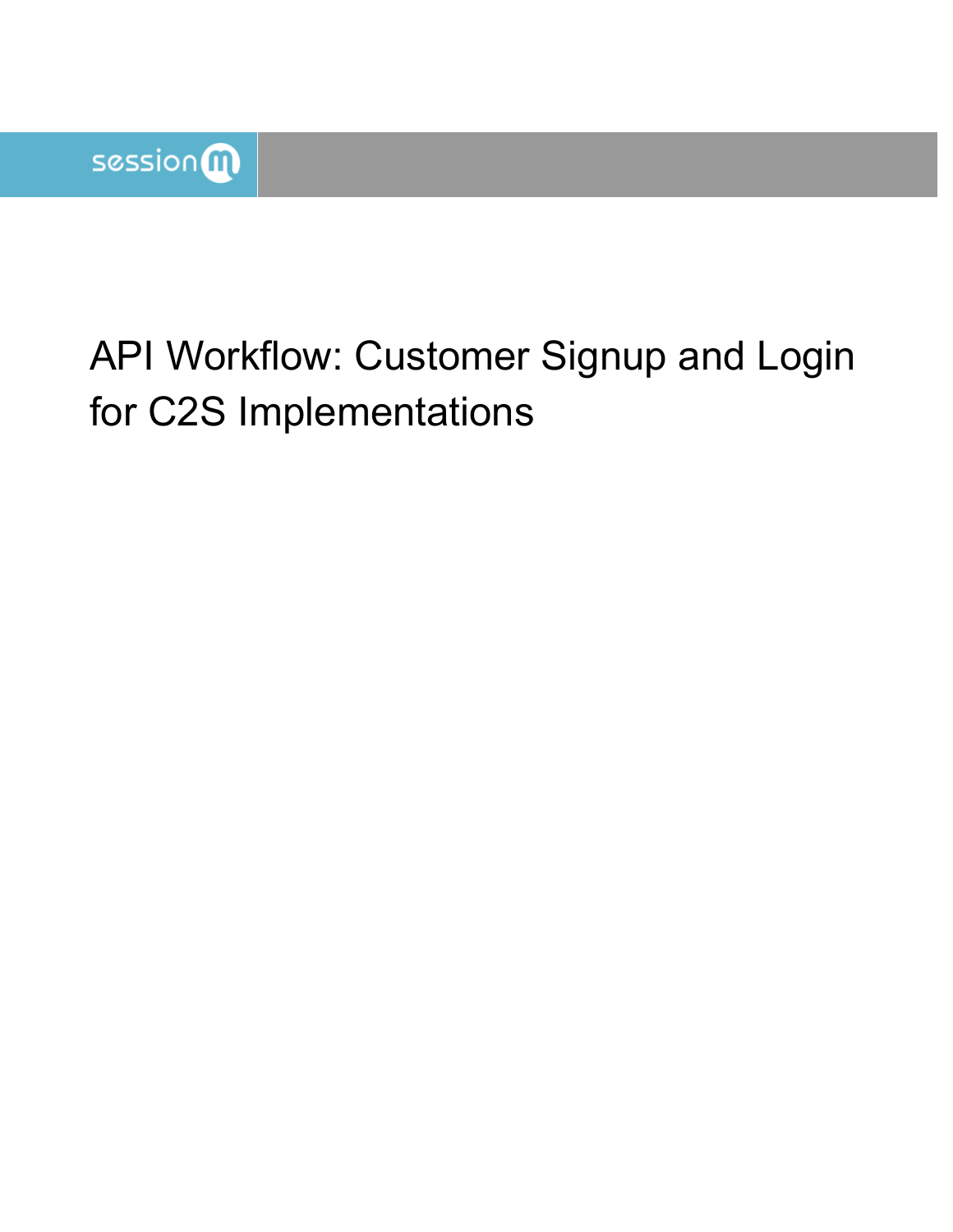## <span id="page-1-0"></span>Table of Contents

**Table of [Contents](#page-1-0) [Summary](#page-2-0)** Use [Cases](#page-2-1) **Data [Configuration](#page-2-2) Prerequisites [Step](#page-2-3) by Step** Step 1: [Determine](#page-4-0) How the Customer Wants to Access the SMP Step 2: Create a [Customer](#page-4-1) Profile with Signup Data [Creating](#page-4-2) a Profile with Data from a Social Media Site [Creating](#page-4-3) a Profile with Data from a Client's Signup Form Step 3: Log in to the [Platform](#page-6-0) Logging in with Social Media [Credentials](#page-6-1) Logging in with Email and [Password](#page-6-2) Step 4: Retrieve a [Customer](#page-7-0) Profile Step 5: Modify and Update a [Customer](#page-9-0) Profile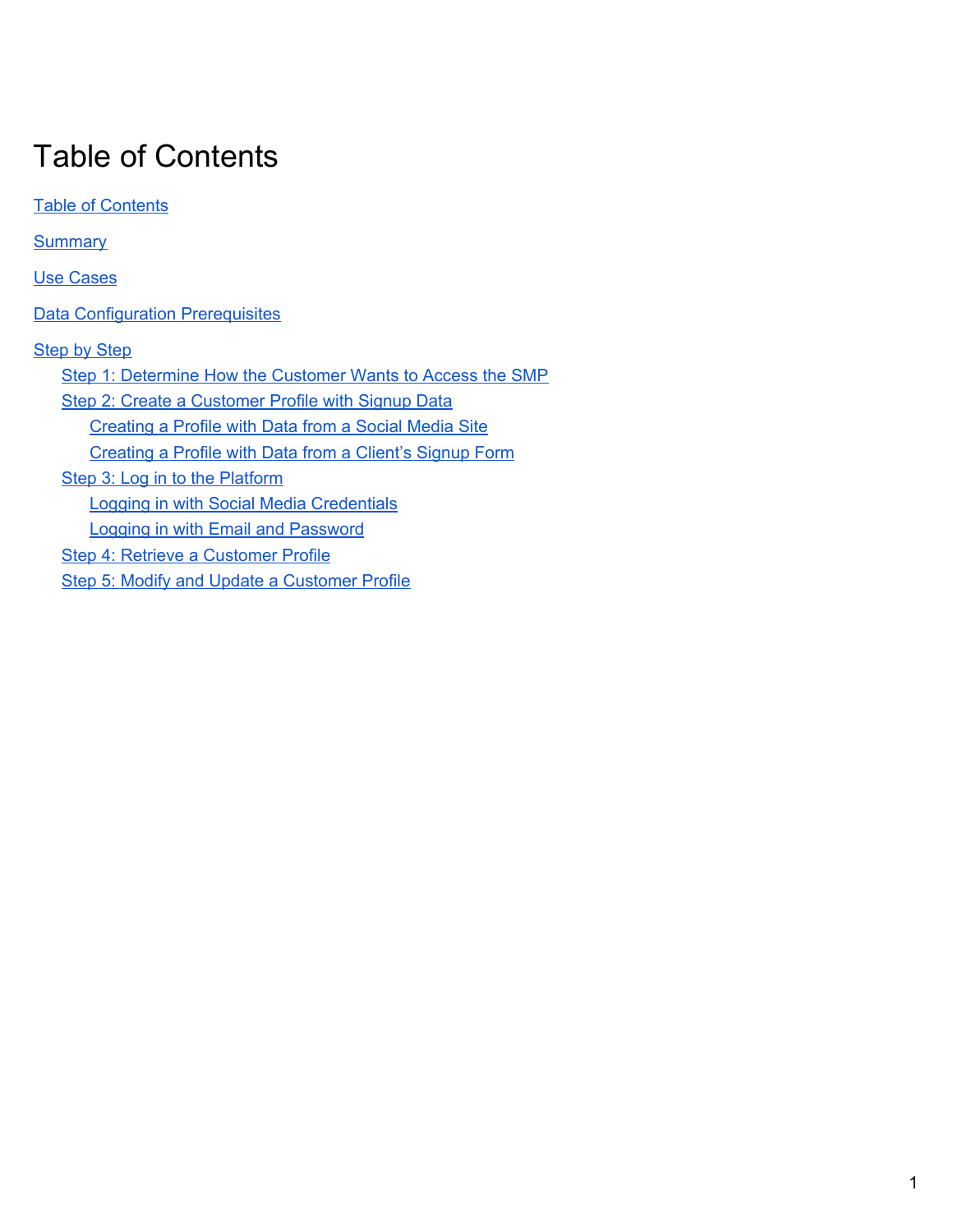## <span id="page-2-0"></span>**Summary**

SessionM provides several ways for a customer to sign up for or log in to a loyalty program on a client site. Signup and login logic can be implemented directly for a client site or indirectly via a social media site. The bottom line is that a customer profile exists on the SessionM Platform and can be retrieved for updates. This workflow documents the steps that enable these processes for a customer-to-server (C2S) implementation.

One of the primary characteristics of the C2S flow is that it begins for an unauthenticated customer performing an action on a mobile app or web site. The action can then elicit a screen or dialog that provides one of two ways for accessing the platform: logging in or signing up. Once the customer is logged in or signed up, the workflow then uses the access token associated with the login or signup to retrieve the customer's profile.

## <span id="page-2-1"></span>Use Cases

These use cases are typical for customers signing up or logging in via a web site or mobile app. Once signed in or logged in, they provide personal data that can be used to create a customer profile on the SessionM Platform:

- Customer signs up on a client site using an email and password; data becomes inputs for a new customer profile.
- Customer signs up via a social media site; data becomes inputs for a new customer profile.
- Customer logs in on a client site using an email and password or via a social media site.
- Access token or ID is obtained for C2S transactions.
- Customer retrieves and updates their profile with new data using an access token. Subsequent activities for logged in or signed in customers rely on other SessionM APIs such as those that manage campaigns or offers.

## <span id="page-2-2"></span>Data Configuration Prerequisites

This workflow presumes the client has performed the following tasks before it can be implemented for both sign-ups and logins:

- Creates and hosts a signup form that customers can access.
	- $\circ$  If signups are through a social media site, the signup form must be integrated with the social login module. This can be done by using the social provider's web SDK.
	- Be sure to update signup form/site when a new social provider is being used, and share the social media site's application ID and credentials with SessionM.
- <span id="page-2-3"></span>Sets up server to implement the SessionM C2S APIs.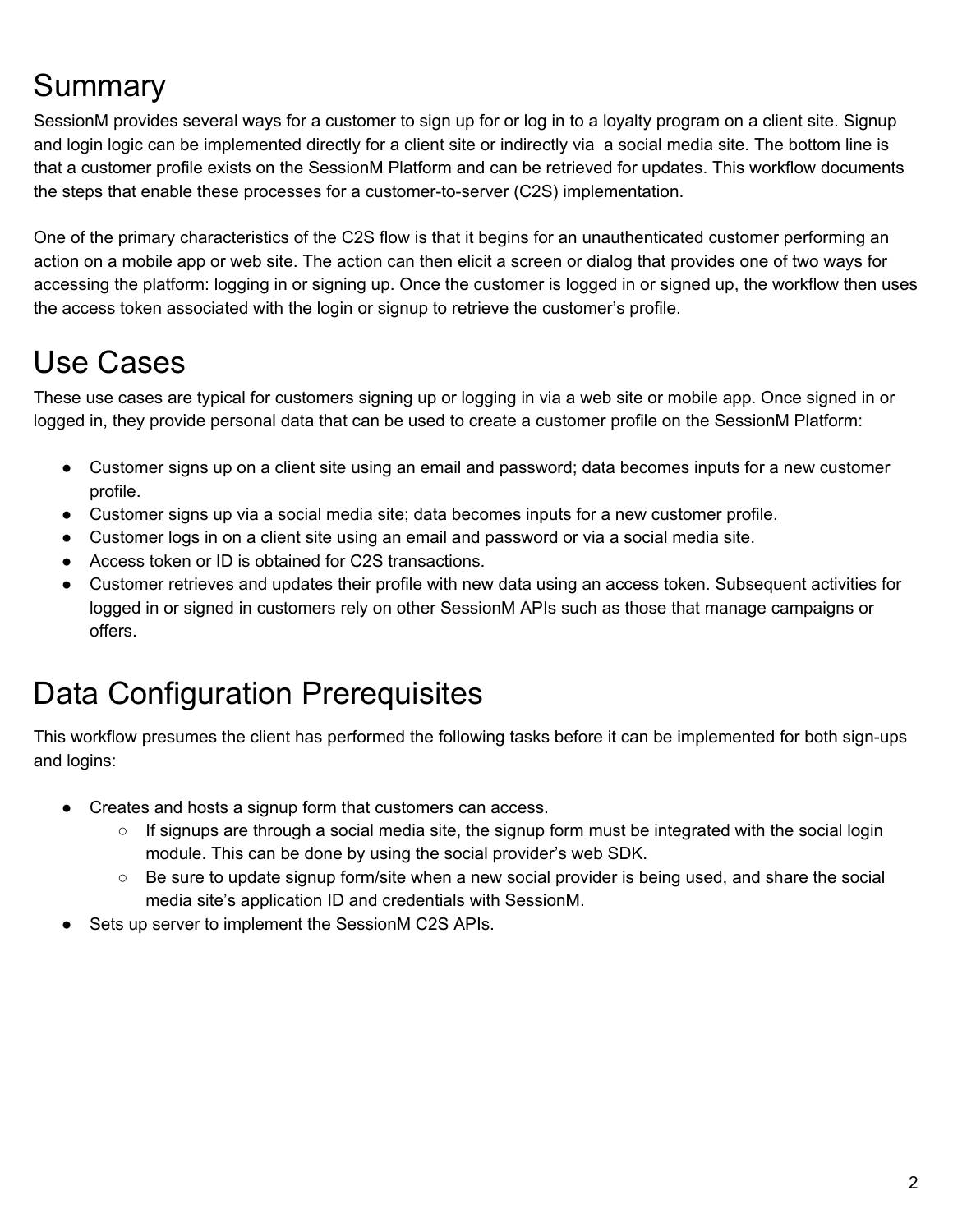## Step by Step

The workflow for signing up or logging in a customer follows the step-by-step decision tree diagrammed below. The top part of the workflow diagram details the steps associated with logging in or signing up a customer in a C2S implementation:



**Note:** After a customer has signed in, they can opt to log in as captured in the "Log in" step shown in the top diagram.

The sections that follow reflect the decisions and actions detailed in this diagram. Note that throughout this workflow external IDs are featured in the specification of endpoints, but internal IDs can also be used.

When issuing curl commands for platform transactions, adhere to the following syntax:

- Specify: -H 'Content-Type: application/json' -H 'authorization: Bearer ACCESS TOKEN'
- Begin URL with same endpoint + API key: https://[ENDPOINT]/api/v1/apps/API\_KEY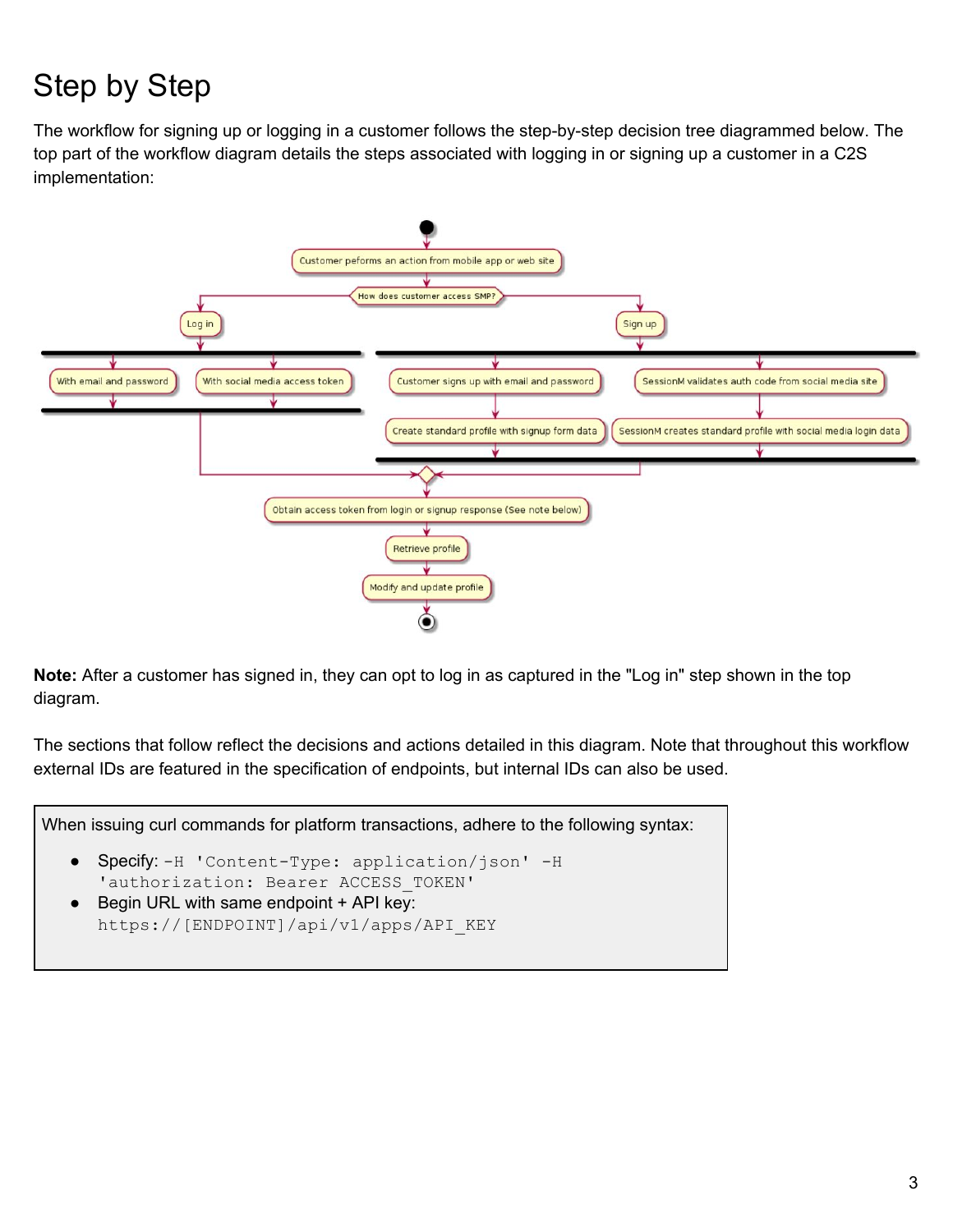### <span id="page-4-0"></span>Step 1: Determine How the Customer Wants to Access the SMP

This workflow begins with determining how the customer plans to access the SessionM Platform.

Since they do not have a profile, they can sign up two different ways:

- Directly, by submitting email and password via a signup form. Proceed to [step](#page-4-1) 2.
- Indirectly, by logging in to a social media site. Proceed to [step](#page-6-0) 3.

### <span id="page-4-1"></span>Step 2: Create a Customer Profile with Signup Data

If you are following the flow that supports a customer signing up for a customer profile, you can build the signup logic to support two different scenarios.

#### <span id="page-4-2"></span>Creating a Profile with Data from a Social Media Site

You can have SessionM create a customer profile using social media login data. For more information, contact your integration engineer.

#### <span id="page-4-3"></span>Creating a Profile with Data from a Client's Signup Form

You can create a customer profile using signup form data that the customer provided after being authenticated by their email and password. In this step of the workflow a customer accesses a client's UI via a signup button sent to them in an email. The data the customer provides on the signup form becomes a standard customer profile.

For a pure client-side request, specify this endpoint to create a new standard profile with data from the signup form:

POST : login host/:app ID/accounts.json

In the endpoint, identify the *login\_host* and *app\_ID* (or digital property) for your environment.

A sample *curl* command follows featuring the *user* request object:

#### Curl Request

```
curl -X POST \
https://login-sdkexamples.stg-sessionm.com/92db916f622814e3ded22faa47370f030f476dc3/accounts.js
on \
 -H 'Content-Type: application/json' \
 -d '{
    "user": {
        "email": "z17@example.com",
        "password": "Password1",
        "confirm_password": "Password1",
        "first name": "John",
        "last_name": "Davis",
        "dob": "1999-02-02",
```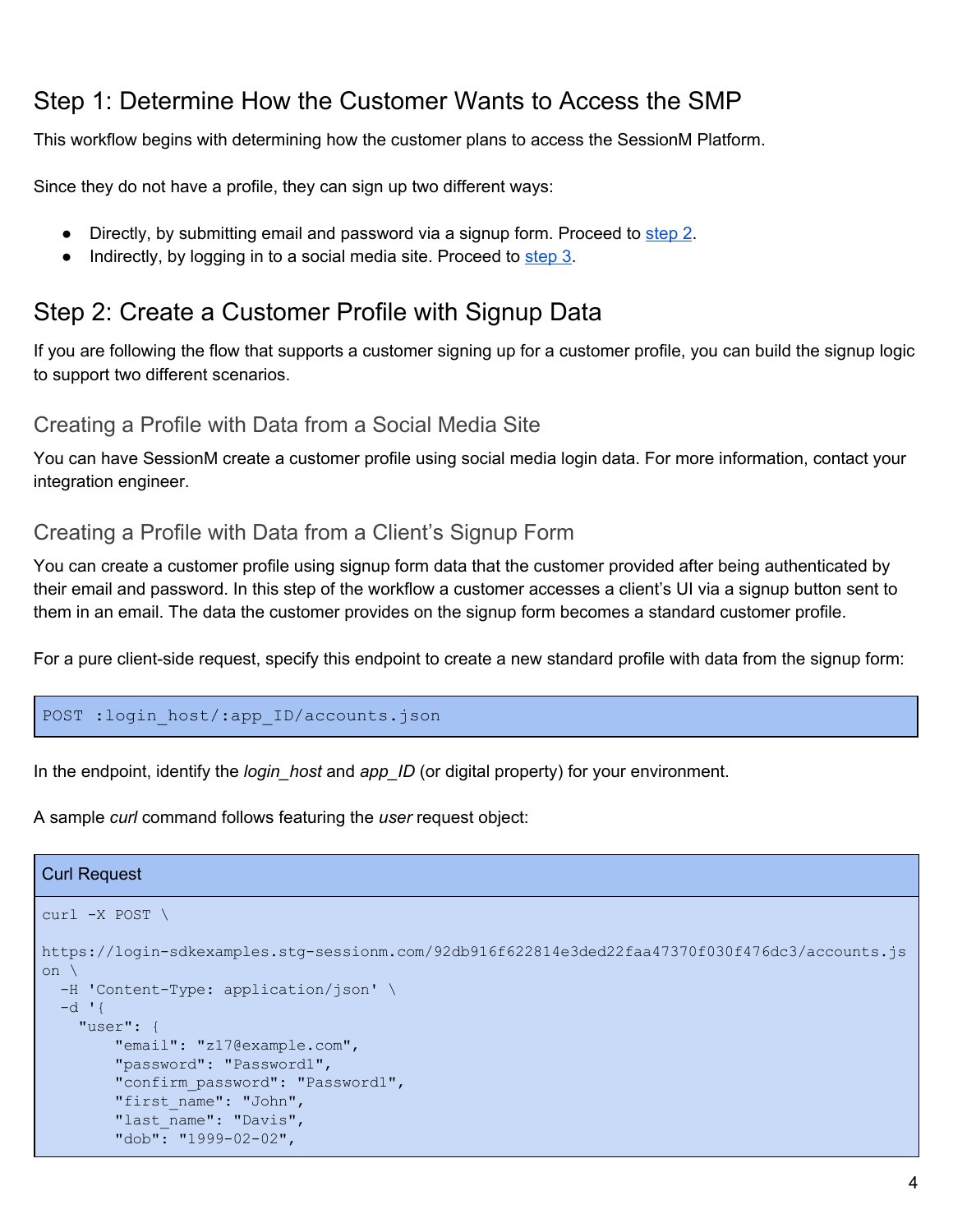```
"zip": "02210",
        "gender": "m"
   },
   "client_id": "cc9bf2e9b2fe047305957ff815db18295f40077f3362ce5d9da1fdd15fdf70d0"
}'
```
In the payload, identify a value for the *client\_id* associated with your environment.

Other key attributes in this request are derived from the signup form, including *email* and *password*. Before making requests, make sure this data is configured by a SessionM integration engineer.

The platform returns a response object that contains the newly created profile:

```
Response
{
    "status": "ok",
    "user": {
        "email": "z17@example.com",
        "password": "Password1",
        "dob": "1999-02-02",
        "zip": "02210",
        "last name": "Davis",
        "first_name": "John",
        "gender": "m",
        "referral": {
            "referral_code": null,
            "source": null
        }
    },
    "oauth": {
        "access_token":
"eyJ0eXAiOiJKV1QiLCJhbGciOiJSUzI1NiJ9.eyJpYXQiOiIyMDE5LTA1LTI0IDE1OjIxOjM4ICswMDAwIiwiZXhwIjoiM
jAxOS0wNi0wNyAxNToyMTozOCArMDAwMCIsImRhdGEiOnsiaWQiOiI5ZmY5YzJjNi03ZTM3LTExZTktOWY0NC0wYzEwZDIz
NWU1NzgifX0.mAeU6WEi4RzBqUfzEx66668-iSsFDtg217Sw5IBYKEjOdyaQ9T0nQnr5i8tCn_1XAUIcCNamjnqtwZQdQkN
v9H5S1cwyRpKTIKPAdaFq-On4DVZwpFUccHLHK1CVNm643Xf6ZjvbwFRNDSgIdca7FQHA-jzvr-7pCD9e0eLUnIVy6cIxHi
VEgPQd2sFwmuhndwljmAuqSdt2huPu1pfiufNz9vfCYuHDfEuGfRR8fFD6wNQ7QXjLnRGpBAN5QSuNDaDH-F1hUWh-QLnqP
49TVOnK6E9tRvBJRKU3Tne85_Xo7ABVxWcFLXFZl3OMTeGRrcS43UhrMeHMJdlCsgtEOw",
        "token type": "bearer",
        "expires_in": 1209600,
        "refresh_token": "bc30fd0c6c4b1c3875ef4d46d91e703087f94e6a26d8c0e3fc4a3b951c1ea39e",
        "scope": "openid",
        "created_at": 1558711298
    }
}
```
In addition to several personal attributes about the customer, this response includes an access token that can be utilized when you retrieve a customer profile in [Step](#page-7-0) 4.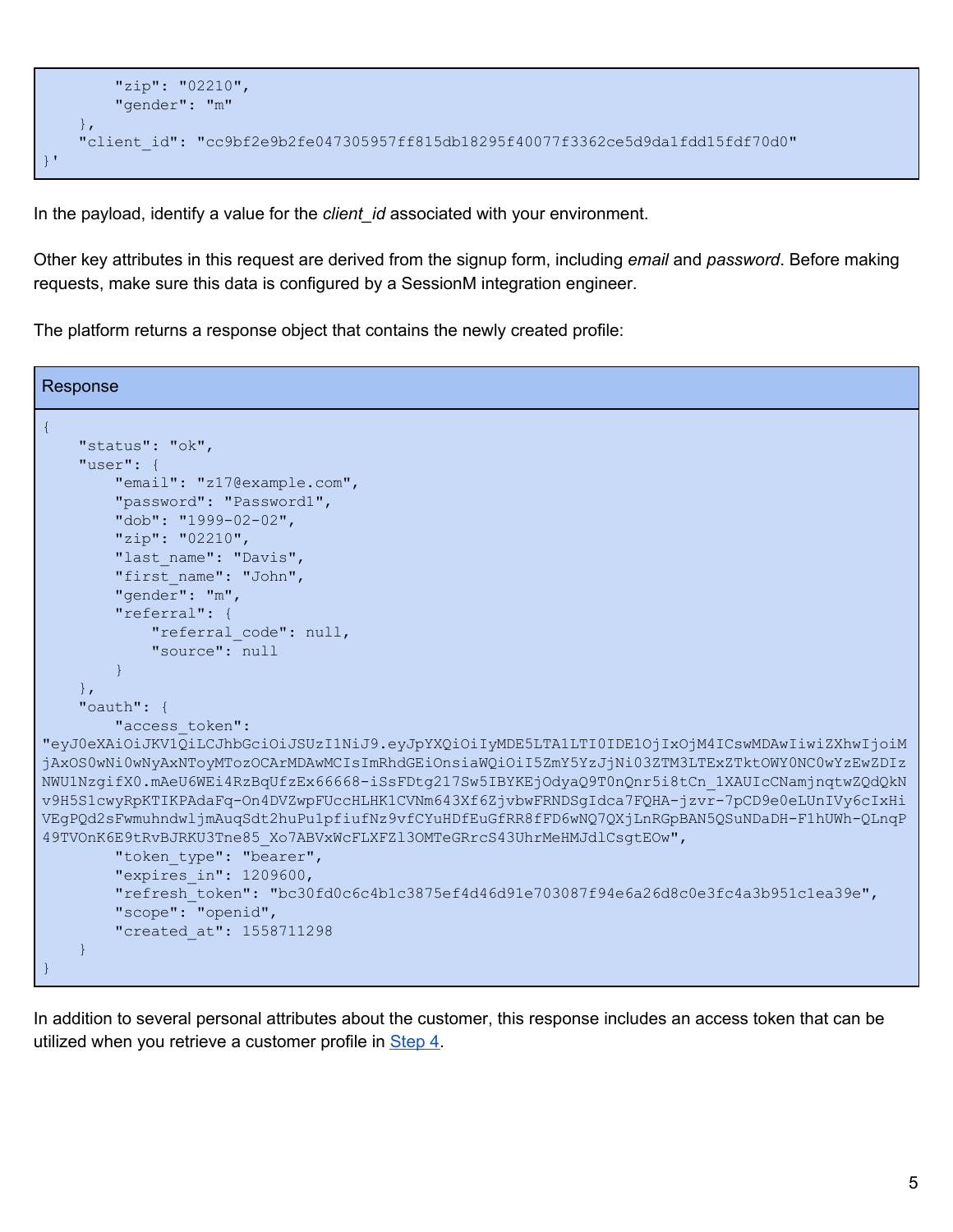### <span id="page-6-0"></span>Step 3: Log in to the Platform

Often a customer needs to login to the platform. Maybe too much time has elapsed since their initial signup; maybe they want to login from a different device or web site. Either way, the access token needs to be re-issued so the customer accessing the platform from a client app or web site needs to be invited to login again.

Once the new access token has been acquired, you can facilitate whatever transactions are required on the customer's behalf. If you are following the flow that supports a customer signing up for a customer profile, you can build the signup logic to support two different scenarios.

#### <span id="page-6-1"></span>Logging in with Social Media Credentials

You can log in using the credentials authenticated via a social media site as well as the associated access token. For more information, contact your integration engineer.

#### <span id="page-6-2"></span>Logging in with Email and Password

You can log in using the email and password credentials the customer provided after being authenticated on the client's site.

For a pure client-side request, specify this endpoint to login:

```
POST :login_host/oauth/token/
```
In the endpoint, identify the *login\_host* for your environment.

A sample *curl* command follows:

#### Curl Request

```
curl -X POST \
 https://login-sdkexamples.stg-sessionm.com/oauth/token/ \
 -H 'Content-Type: application/json' \
  -d '{
    "grant type": "password",
    "email": "z17@example.com",
    "password": "Password1",
    "client_id": "cc9bf2e9b2fe047305957ff815db18295f40077f3362ce5d9da1fdd15fdf70d0",
    "scope": "openid profile email"
}'
```
In the payload, identify a value for the *client\_id* associated with your environment.

Note that the *grant\_type* attribute is set to "password" and values for *email* and *password* are provided.

After the endpoint makes the request to login, the platform returns a response object, which is shown below: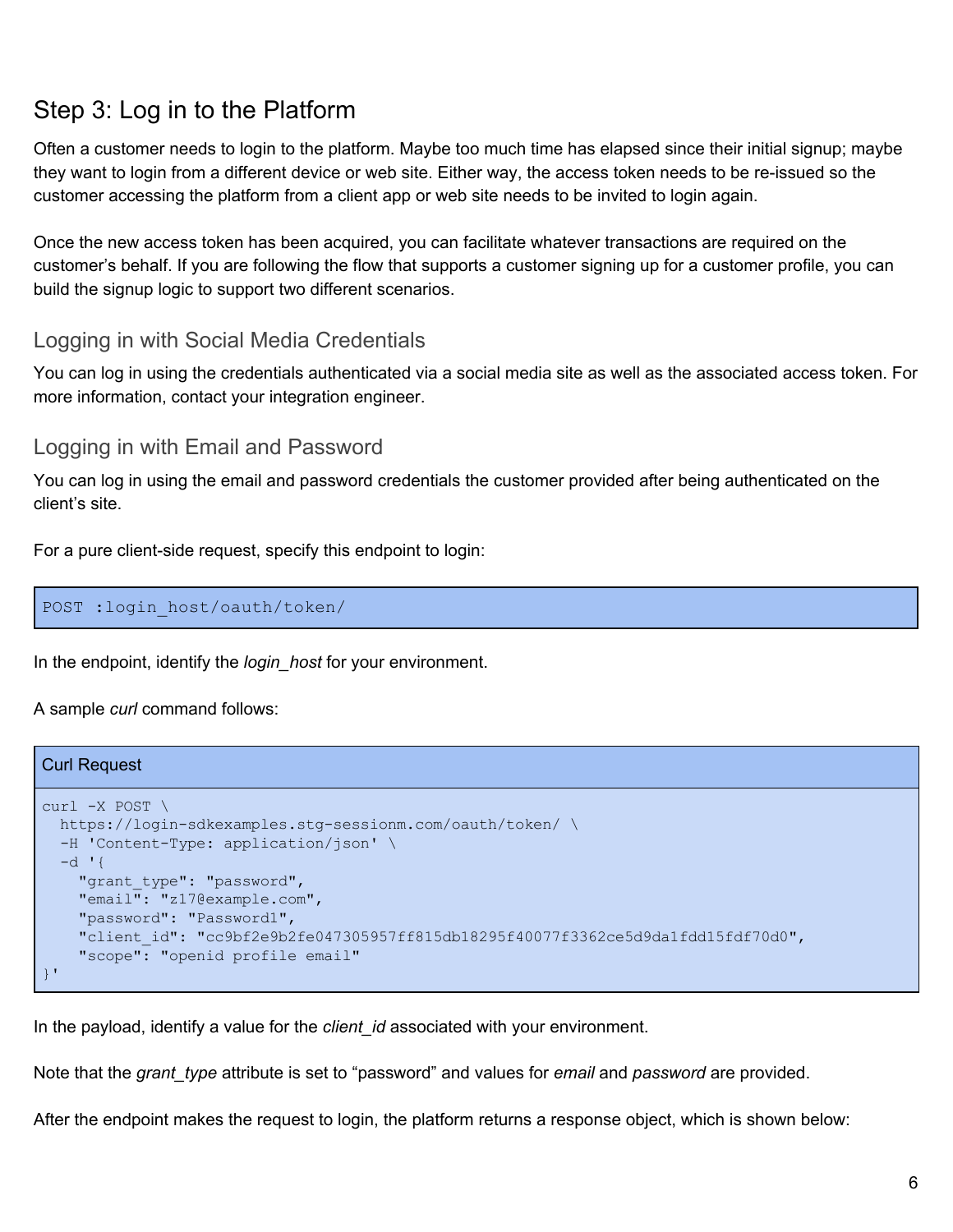Response

```
"access token":
```
"eyJ0eXAiOiJKV1QiLCJhbGciOiJSUzI1NiJ9.eyJpYXQiOiIyMDE5LTA1LTI0IDE1OjI0OjE0ICswMDAwIiwiZXhwIjoiM jAxOS0wNi0wNyAxNToyNDoxNCArMDAwMCIsImRhdGEiOnsiaWQiOiJmY2ViOTdiNi03ZTM3LTExZTktOWU2NC1mNzlhZDIz NWU1NzgifX0.KA1g yEYyQDWbGEg4Y1yj-JBj1ydmgCCua8wYs-nDWCnTZPXFG1N-Aku2OksPbuM5iMOJn3ll1-chltXT4J LLWQs9KQusW-dBmG7p 6DXY7ZCTggUu86HYKzL1NnyOvJL WfiyHBsZC4VWNCFZOKb86KXA6W7EQsoRaPqUDGkBDkhfX79N 6AXLkNk9eqQJmpE1RjDtRBz6PKDj2t YS5DmI5zhLvzNmM1aBVdVa8ow7KoJI5mXrsYocGtNYyDAxc0osJ0fCuNI7jLT993 W5Cx7VKa-LxOZHWh7zkwvBp4goaXNL5-DJwq0CCSqTCr4cZwWSp2jMEk0ePt7m0v6RBzq",

```
"token type": "bearer",
    "expires in": 1209600,
    "refresh token": "32c1161ef930bbbfa579468c0337188210be4e5aba05a09fcbbd2b11755e91b7",
    "scope": "openid profile email",
    "created at": 1558711454,
    "id token":
"eyJ0eXAiOiJKV1QiLCJhbGciOiJSUzI1NiIsImtpZCI6IkV6dHRMUy1zZEphd0lneWJIM19OX3JwZDRXVDBZOURCOV10R0
hVcVYyUEEifQ.eyJpc3MiOiJodHRwczovL2xvZ2luLXBvY3Muc3RnLXNlc3Npb25tLmNvbSIsInN1YiI6IjlmNTU4MzQ2LT
dlMzctMTFlOS05ODBkLTE5MzY0NjRiNmE5YSIsImFlZCI6ImNjOWJmMmU5YjJmZTA0NzMwNTk1N2ZmODE1ZGIxODI5NWY0M
DA3N2YzMzYyY2U1ZDlkYTFmZGQxNWZkZjcwZDAiLCJleHAiOjE1NTg3MTE1NzQsImlhdCI6MTU1ODcxMTQ1NCwiYXV0aF90
aW1lIjoxNTU4NzExNDU0fQ.HTcCL5 qpKJ0zddZ14howbkwPETSB9K4H0Q0DtiPmJj4DrP8svoj4ZA78J6--LFmyhIRVITb
sVpLJpbbsDv6qppo KfKO-2XSDC5KdxVOPy7FivIT8R9zKyq71Y4RrRvl KZJrQxrHueVKgzs Hv8QUNhdwezw2dfhFMqB
IlxMncnodAelhdhP0y26ThbHqmkwLfU8hVjs7YDuAlhKiFwU EXR K5TwO0r5RA SH3Xpd75z2k7aljSd5 X3Cf5Zu-Fc3H
LNSAEJyIXfV4UAEOFeQAN3wsQxsrpF6qyblWiXbBCD9ssOpa8ECenJHGCUH2kb9eQnJuHoA7V6xRC5Ng"
```
<span id="page-7-0"></span>Note that the response contains the access token, which you can use to retrieve a customer profile in the next step.

### Step 4: Retrieve a Customer Profile

Client-to-Server transactions reflect implementations that feature a client application or web site initiating communication with the SessionM Platform. To perform any of these transactions, such as updating a profile, you need to get the access token generated by the system.

Upon login, the access token is provided in the response; so for logged in customers, simply pull the access token from the login response. For more information, see the response featured in Logging in with Email and Password. Once you have the access token, be sure to include it in the header of any transaction request.

The next step in the workflow is retrieving the customer profile so you can update it. You can do this by specifying the following endpoint:

```
GET :api host/api/v1/apps/:app key/me
```
In the endpoint, identify the api host and app key for your environment. The endpoint uses the application key to retrieve the profile. Be sure to put the access token in the request header. To that end, here's an example of a full curl request: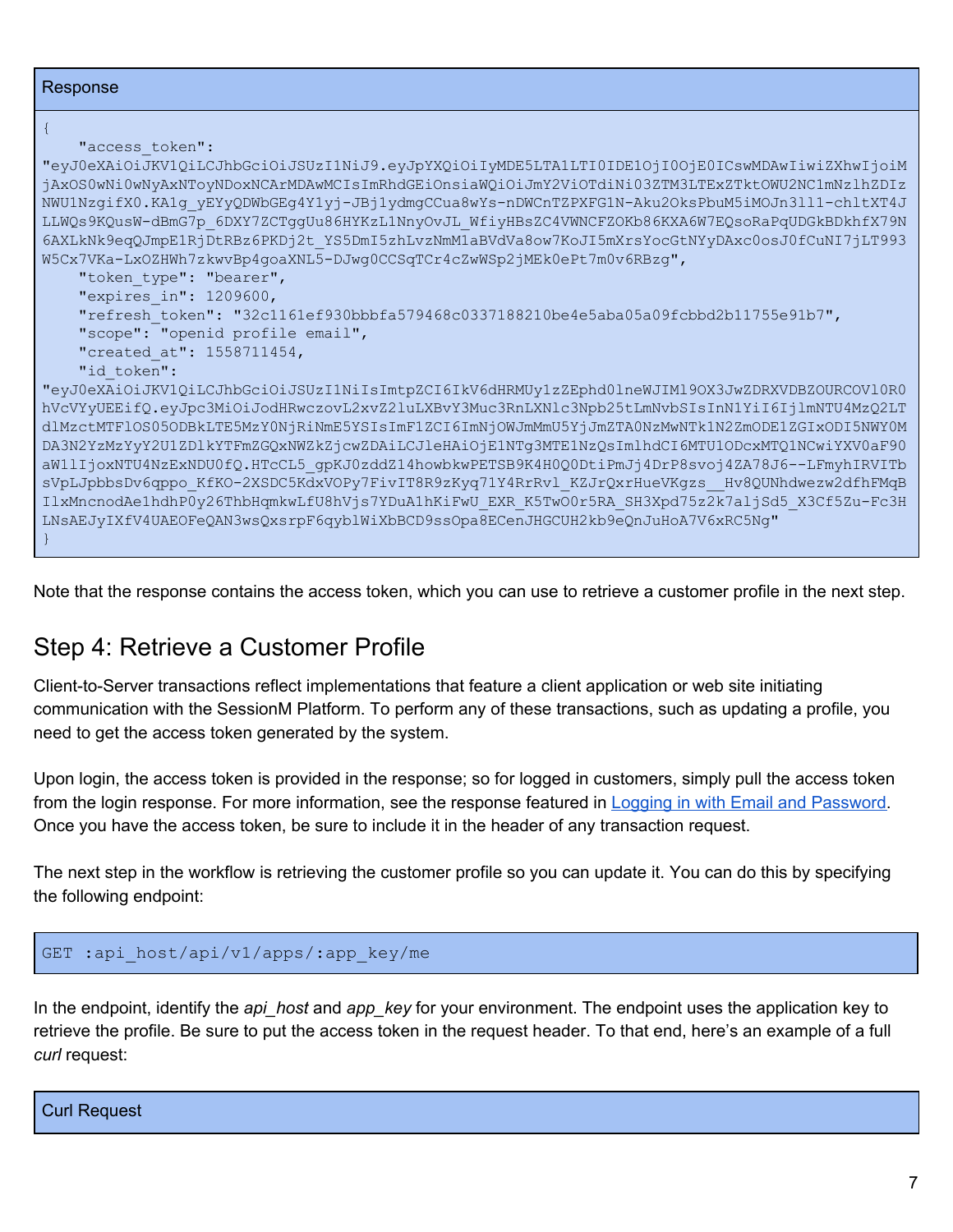| $curl -X GET$                                                                                   |
|-------------------------------------------------------------------------------------------------|
| https://api-client.stq-sessionm.com/api/v1/apps/fff66d34ee8b234bf6aab01293163472d957163a/me     |
| -H 'Authorization: Bearer                                                                       |
| eyJ0eXAiOiJKV1QiLCJhbGciOiJSUzI1NiJ9.eyJpYXQiOiIyMDE5LTA0LTI0IDE3OjE2OjE2ICswMDAwIiwiZXhwIjoiMj |
| AxOSOwNSOwOCAxNzoxNjoxNiArMDAwMCIsImRhdGEiOnsiaWQiOiJhYjA5NTM2MC02NmI0LTExZTktOTZ1NC0zMjczMmFhO |
| TU4NGMifX0.KbLMYzUuAq2Qi1PGfASXeciHa-eC7ya25DSVRqbBeT937hAwnRMyUhSwwmhZBYQYyU9x4jSI0FayHZrXyrvM |
| NDlJ9rYVIZB9fqmjUqRwcOsa7CIa3o2W4k-6rZ1nUNRCJq8xz0JrRBojtX-VIwcS4dZJ7pWrQjiNeY3fqWTr01TFJ-2Hmll |
| vfG4JLBb7Ate5WGUruDYZzg8JrtjWm0S3hvzLdpX3YZTPMSwoBYLULwe-nYaCQSLY G8Ap17uUfB1HXNr1qa2smewabf1TI |
| d7Uxictmkv9pBPwkyR1qeC2ro3eLRdBS8hv5R2f1KS0JI9x1n0WbTnr9z9MTceCrBSjq'                           |
| -H 'cache-control: no-cache'                                                                    |
|                                                                                                 |

After the endpoint makes the request for the customer profile, the platform returns a response object, which is shown below:

| Response                                                |  |
|---------------------------------------------------------|--|
| $\mathcal{A}$                                           |  |
| "status": "ok",                                         |  |
| "user": $\{$                                            |  |
| "id": "e76fc440-d7f0-11e8-91e4-469b02598280",           |  |
| "external id": "88888888",                              |  |
| "opted in": true,                                       |  |
| "activated": false,                                     |  |
| "proxy ids": [],                                        |  |
| "email": "zzz@example.com",                             |  |
| "gender": "m",                                          |  |
| "dob": "1980-01-01",                                    |  |
| "created at": "2018-10-25 00:57:11",                    |  |
| "updated at": "2018-10-25 00:57:11",                    |  |
| "address": "7 Tremont Street",                          |  |
| "city": "Boston",                                       |  |
| "zip": "02021",                                         |  |
| "dma": "506",                                           |  |
| "state": "MA",                                          |  |
| "country": "USA",                                       |  |
| "suspended": false,                                     |  |
| "last name": "Davis",                                   |  |
| "first name": "John",                                   |  |
| "registered at": "2018-10-25 00:57:10",                 |  |
| "profile photo url": "/images/account-neutral.png",     |  |
| "test account": false,                                  |  |
| "account status": "good",                               |  |
| "tier levels": [],                                      |  |
| "referrer code": "JOHNS-708C6E",<br>"phone numbers": [{ |  |
| "phone number": "1234123123",                           |  |
| "phone type": "home",                                   |  |
| "preference flags": ["primary"],                        |  |
| "verified ownership": false                             |  |
| $\}$ ]                                                  |  |
| $\mathcal{E}$                                           |  |
|                                                         |  |
|                                                         |  |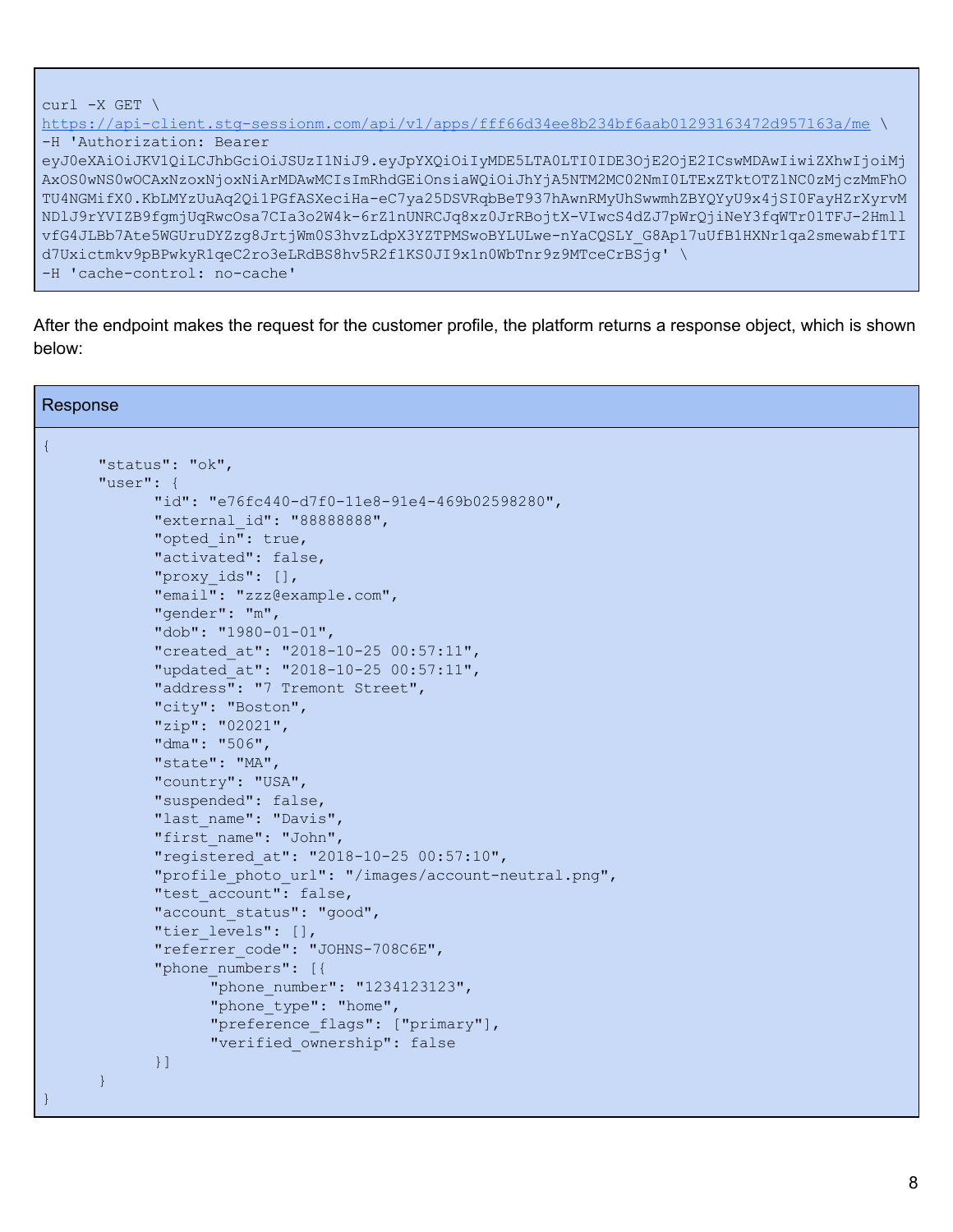With the profile retrieved, it can be updated. Notice that in this response the first name of the customer is "John." In the next step, you can modify this attribute.

### <span id="page-9-0"></span>Step 5: Modify and Update a Customer Profile

The next step in the workflow is modifying and updating the customer profile, as shown with the following endpoint:

PUT :api host/api/v1/apps/:app key/me

In the endpoint, identify the *api\_host* and *app\_key* for your environment.

A sample *curl* command follows featuring the *user* request object, including the new values for *first\_name* and *last\_name*:

| <b>Curl Request</b>                                                                                                                                                                                                                                                                                                                                                                                      |
|----------------------------------------------------------------------------------------------------------------------------------------------------------------------------------------------------------------------------------------------------------------------------------------------------------------------------------------------------------------------------------------------------------|
| $curl -X$ PUT \<br>https://api-client.stq-sessionm.com/api/v1/apps/fff66d34ee8b234bf6aab01293163472d957163a/me \<br>-H 'Authorization: Bearer                                                                                                                                                                                                                                                            |
| eyJ0eXAiOiJKV1QiLCJhbGciOiJSUzI1NiJ9.eyJpYXQiOiIyMDE5LTA0LTI0IDE3OjE2OjE2ICswMDAwIiwiZXhwIjoiMj<br>AxOS0wNS0wOCAxNzoxNjoxNiArMDAwMCIsImRhdGEiOnsiaWQiOiJhYjA5NTM2MC02NmI0LTExZTktOTZ1NC0zMjczMmFhO<br>TU4NGMifX0.KbLMYzUuAq2Qi1PGfASXeciHa-eC7ya25DSVRqbBeT937hAwnRMyUhSwwmhZBYQYyU9x4jSI0FayHZrXyrvM<br>NDlJ9rYVIZB9fgmjUqRwcOsa7CIa3o2W4k-6rZ1nUNRCJq8xz0JrRBojtX-VIwcS4dZJ7pWrQjiNeY3fqWTr01TFJ-2Hmll |
| vfG4JLBb7Ate5WGUruDYZzg8JrtjWm0S3hvzLdpX3YZTPMSwoBYLULwe-nYaCQSLY G8Ap17uUfB1HXNr1qa2smewabf1TI<br>d7Uxictmkv9pBPwkyR1qeC2ro3eLRdBS8hv5R2f1KS0JI9x1n0WbTnr9z9MTceCrBSjq' \<br>-H 'Content-Type: application/json' \<br>-H 'cache-control: no-cache' \                                                                                                                                                    |
| $-d$ $\uparrow$ {<br>"user": $\{$<br>"first name" : "jeb",<br>"last name": "smith"                                                                                                                                                                                                                                                                                                                       |
|                                                                                                                                                                                                                                                                                                                                                                                                          |

After the endpoint makes the request for the customer profile update, the platform returns a response object, which is shown below:

| Response                                      |
|-----------------------------------------------|
|                                               |
| "status": "ok",                               |
| $"user":$ {                                   |
| "id": "e76fc440-d7f0-11e8-91e4-469b02598280", |
| "external id": "88888888",                    |
| "opted in": true,                             |
| "activated": false,                           |
| "proxy ids": $[]$ ,                           |
| "email": "zzz@example.com",                   |
| "gender": "m",                                |
| "dob": "1980-01-01",                          |